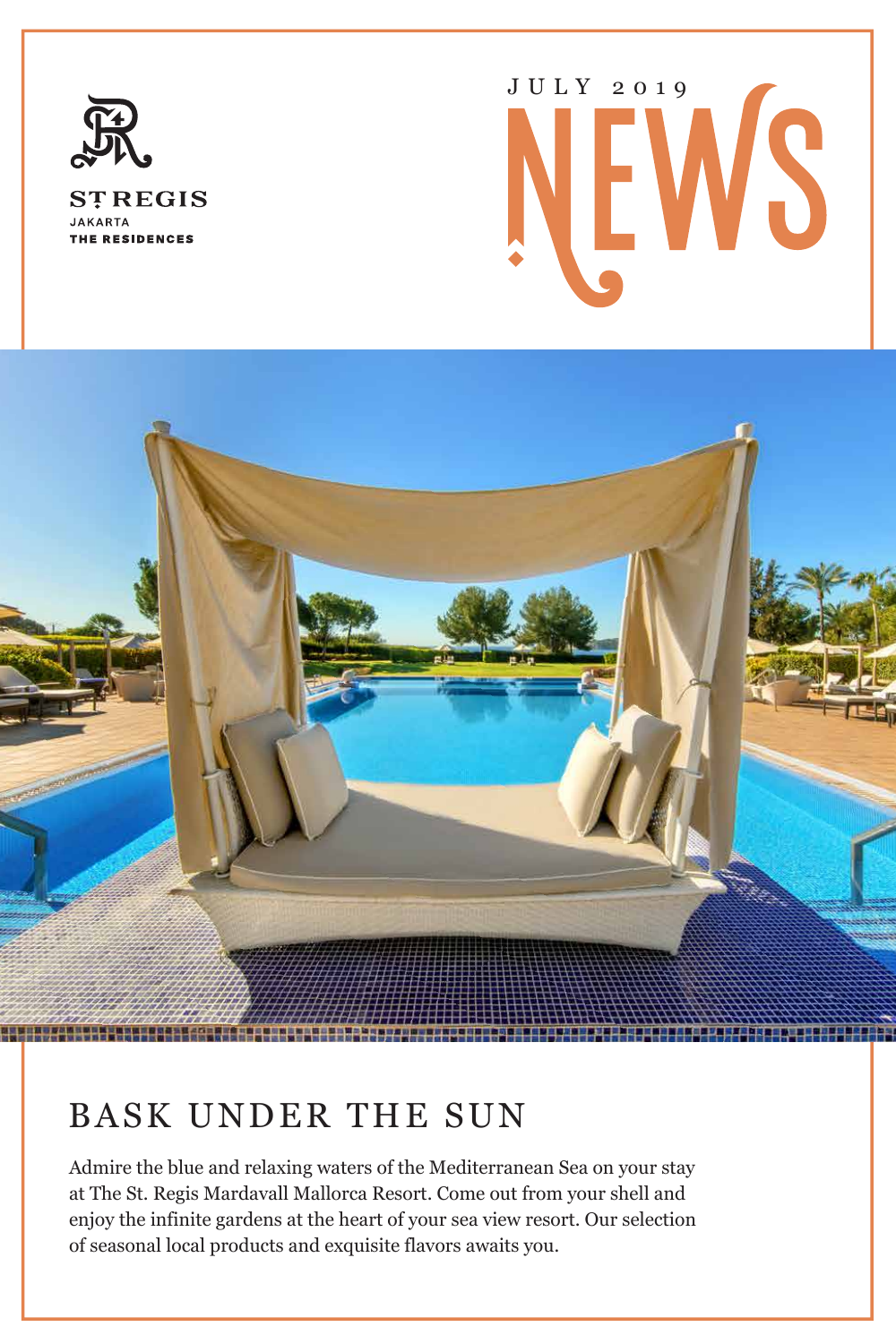# CRAFTED BY ARTISAN



*Inspired by culture and crafted by artisans, the interiors at The Residences at The St. Regis Jakarta creates a palatable yet vibrant visual journey that masterfully blends the old world with the new. Embracing the attention to style and luxury that is synonymous with The St. Regis brand, it is designed to deliver a deeply authentic ambience to modern living. All these add up to an ultra-luxurious condominium for sophisticated living .*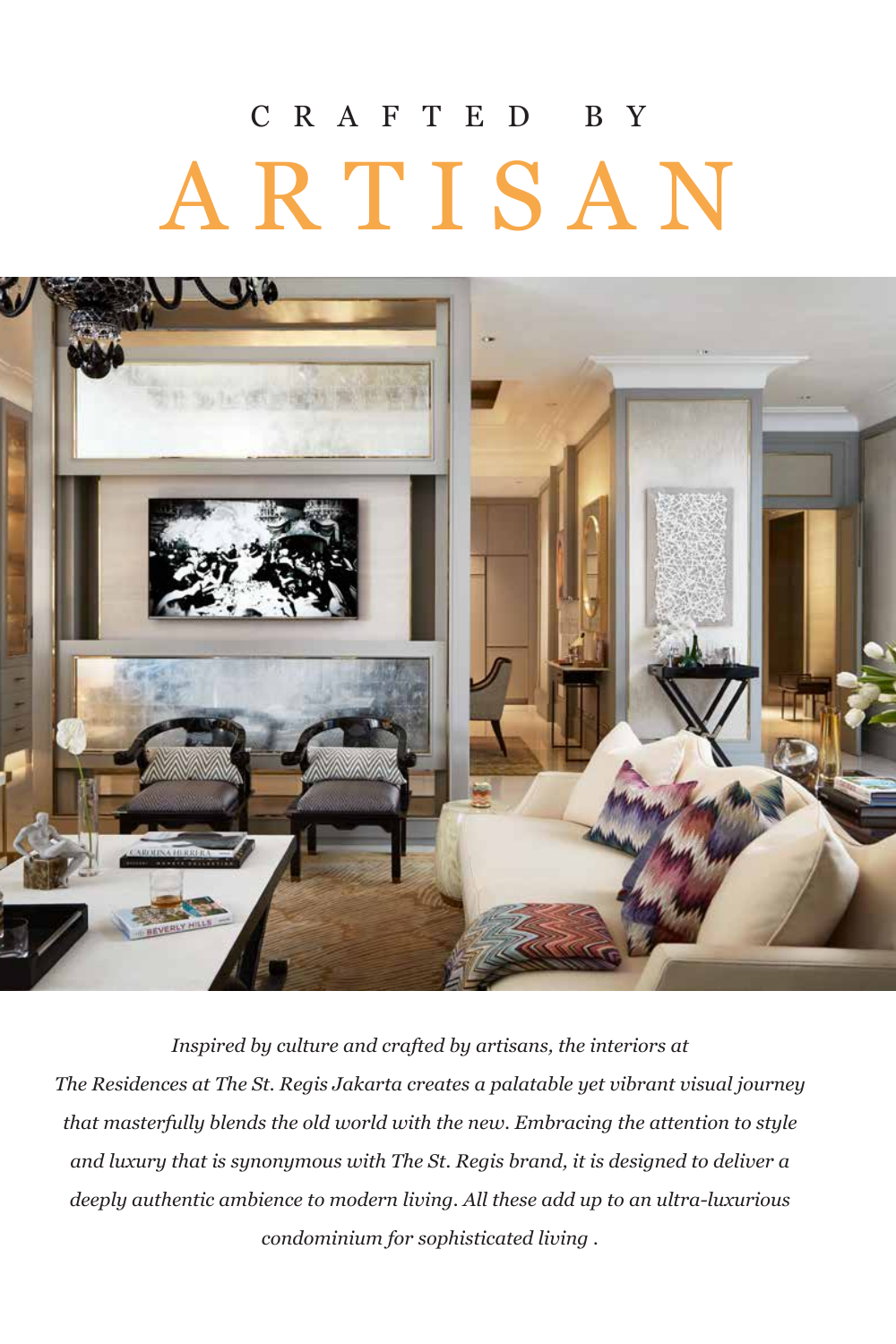### *Con s t ruc tion Progres s*

**The construction progress of the luxury apartment, St. Regis Residences and Rajawali Place office tower at Jl. H. R. Rasuna Said, is in progress.** 

The superstructure progress of The Residences at The St. Regis Jakarta has reached level 28 as of end of July 2019. The installation of façade glass is ongoing. The superstructure progress of Rajawali Place office tower has reached level 14 and 15. The installation of façade glass is ongoing. Architectural, finishing and MEP services installation follows closely behind structure works. Major equipment for the residence such as generator sets, transformers, pumps, LV panels have been delivered.

RESIDENTIAL – JUN 2019 RESIDENTIAL – JUL 2019



*As of June 2019, The Residence structure has reached level 26 to level 27*





*As of July 2019, The Residence structure level 29 has begun and façade installation is on progress.*

### Residential and Office – JUN 2019

### Office – JUL 2019



*As of June 2019, Office tower structure has reached level 13*



*As of July 2019, Office tower for structural works has reached level 15*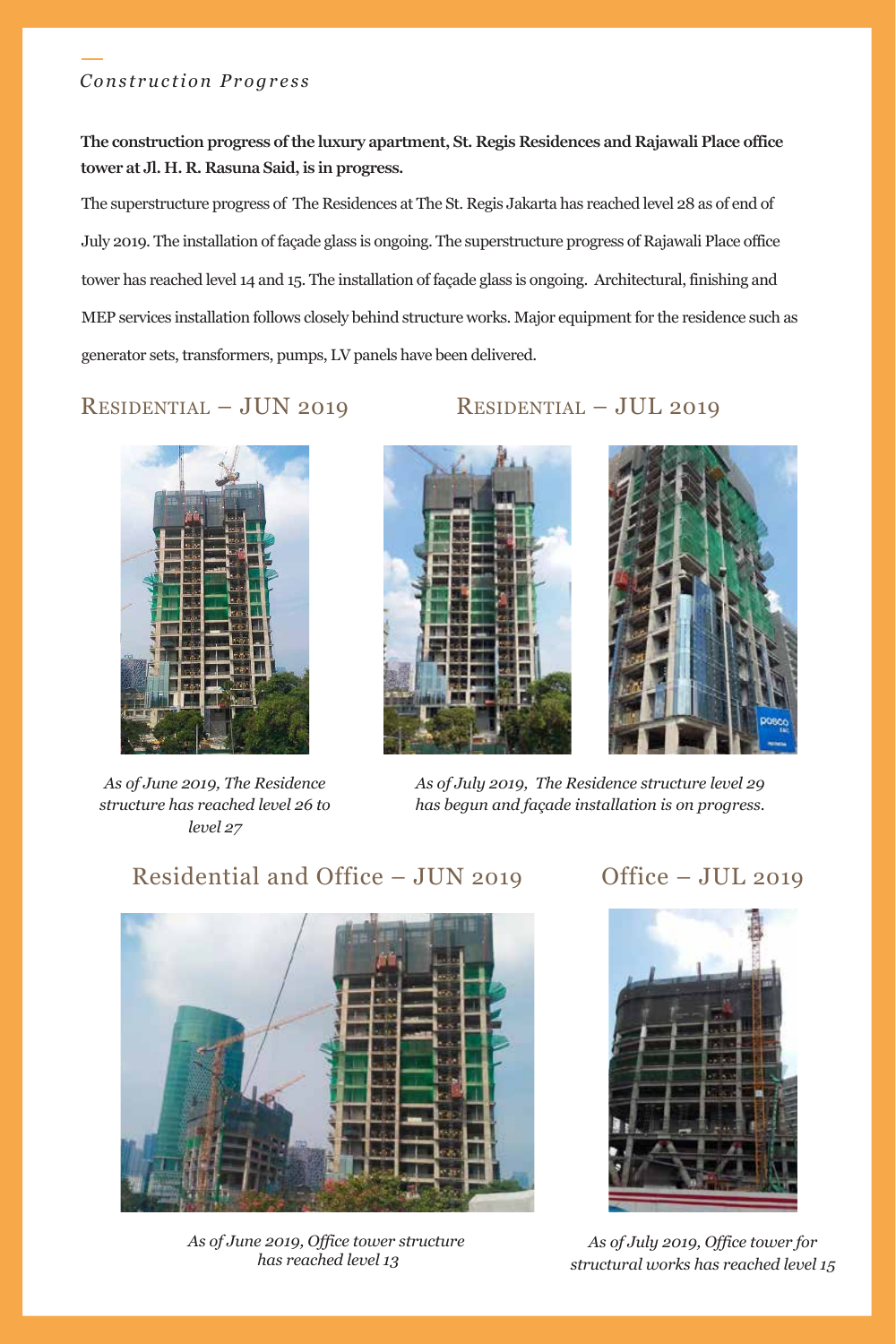







### 3-4 APR 2019

Private preview of John Hardy Summer Collection 2019.

### 21 MAY 2019

An intimate private preview featuring Le Cadeau Specialiste, Anthias Cruise, and Crystal Clinic. Hosted by Le Cadeau Specialiste.



### 30 MAY 2019

Four Seasons Jakarta, part of Rajawali Property Group achieved the Gold Winner on the FIABCI World Prix d'Excellence Awards 2019.



**WORLD GOLD WINNER** 

Hotel Category

Four Seasons Hotel Jakarta, Indonesia

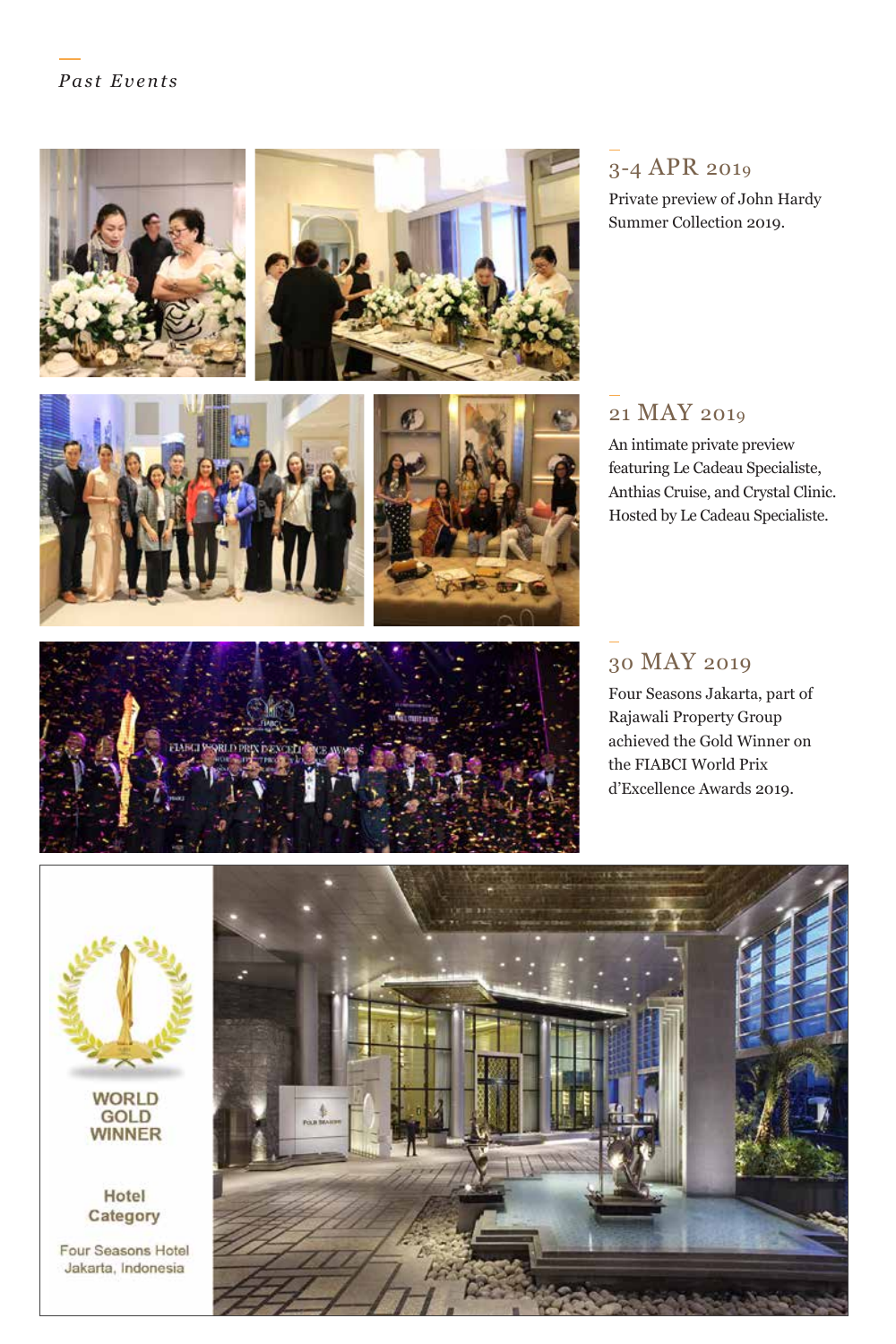### *Upc oming Event s*



### *R ajawal i Pro perty Gr ou p News & Promotions*



### **Save 24% of tax on purchase of The Residences at The St. Regis Jakarta**

With the new tax regulation, starting from June 2019, save 20% on luxury tax and 4% on super luxury tax for any purchase of property priced below IDR 30 billion.

### **Manchester United**

For purchase between August - October 2019, experience Manchester United's live match in Old Trafford Stadium from the Suite Booth. Valid for one Manchester United match between March – May 2020.